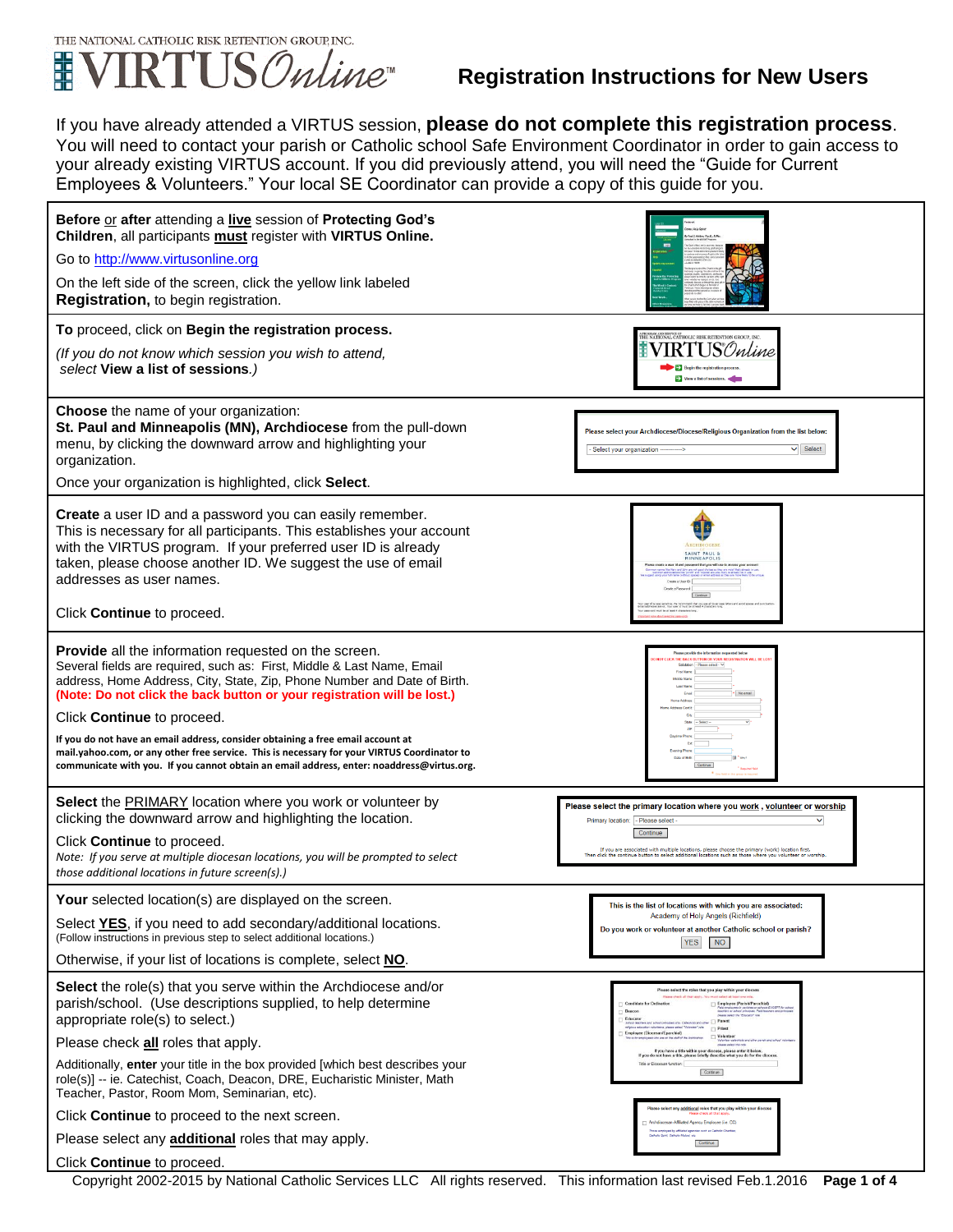

## **Registration Instructions for New Users**

| Answer two (2) YES/NO questions.<br>Click Continue to proceed.                                                                                                                                                                                       | ius of a child auder 18<br>hors and/or vulnerable adults of this<br>$\supset$ Yes<br>$\sim$ M-<br>Continue                                                                                                                                                                                                                                                                                                                                                                                                                                   |
|------------------------------------------------------------------------------------------------------------------------------------------------------------------------------------------------------------------------------------------------------|----------------------------------------------------------------------------------------------------------------------------------------------------------------------------------------------------------------------------------------------------------------------------------------------------------------------------------------------------------------------------------------------------------------------------------------------------------------------------------------------------------------------------------------------|
| <b>Please</b> answer <b>YES</b> or <b>NO</b> to the following questions:                                                                                                                                                                             |                                                                                                                                                                                                                                                                                                                                                                                                                                                                                                                                              |
| Have you ever had a background check conducted by the Archdiocese of St. Paul &<br>Minneapolis, or a Catholic school or parish within the Archdiocese?                                                                                               | <b>Archdiocese of St. Paul &amp; Minneapolis</b><br>Thank you for your desire to serve in the Archdiocese of St. Paul & Minneapolis! In order to ensure best practices in<br>the Archdiocese, you will now be directed to complete either an initial or renewal of the Code of Conduct, Background<br>Check, and Safe Environment Training. Your compliance with the protocols of the Archdiocese is extremely important<br>and greatly appreciated. By completing these protocols and serving your community, you are making our ministries |
| Have you ever had a background check conducted by the Archdiocese of St. Paul &<br>Minneapolis, or a Catholic school or parish within the Archdiocese within the past<br>three $(3)$ years?                                                          | and environments a safer and more welcoming place for all the people we serve, especially our most vulnerable.<br>Have you ever had a background check conducted by the Archdiocese of St. Paul & Minneapolis,<br>or a Catholic school or parish within the Archdiocese?<br>$\bigcirc$ yes $\bigcirc$ no                                                                                                                                                                                                                                     |
| If you answered "Yes" to either question above, please indicate the location where<br>you had a background check (by selecting that location from the dropdown list<br>provided):                                                                    | Have you ever had a background check conducted by the Archdiocese of St. Paul & Minneapolis,<br>or a Catholic school or parish within the Archdiocese within the past two years?<br>$\bigcirc$ yes $\bigcirc$ no<br>If you answered "Yes" to either question above, please indicate the location where you had a<br>background check:<br>- Please select -                                                                                                                                                                                   |
| You must contact staff at the new location where you will be serving, to complete a<br>form for sharing a background check report dated not more than two years ago.                                                                                 | You must contact staff at the new location where you will be serving to complete a form for sharing a background<br>check report dated not more than two years ago.<br>Continue                                                                                                                                                                                                                                                                                                                                                              |
| Click <b>Continue</b> to proceed.                                                                                                                                                                                                                    |                                                                                                                                                                                                                                                                                                                                                                                                                                                                                                                                              |
| <b>Please</b> answer <b>YES</b> or <b>NO</b> to the following questions:                                                                                                                                                                             | Archdiocese of St. Paul & Minneapolis                                                                                                                                                                                                                                                                                                                                                                                                                                                                                                        |
| Are you a clergy, employee or a volunteer?                                                                                                                                                                                                           | Are you a clergy, employee or a volunteer<br>C clergy C employee C voluntee                                                                                                                                                                                                                                                                                                                                                                                                                                                                  |
| As clergy, employee and/or volunteer, do you drive others as a part of your position<br>responsibilities?                                                                                                                                            | As clorgy, employee, and/or volunteer, do you drive others as a part of<br>your position respon<br>Oyes Ono                                                                                                                                                                                                                                                                                                                                                                                                                                  |
| As clergy, employee, and/or volunteer, will you be responsible for handling \$250 or<br>more as part of your position responsibilities?                                                                                                              | .<br>As clergy, employee, and/or volunteer, will you be responsibilities?<br>handling \$250 or more as a part of your position responsibilities?<br>Oyes Ons                                                                                                                                                                                                                                                                                                                                                                                 |
| Click <b>Continue</b> to proceed.                                                                                                                                                                                                                    | Continue                                                                                                                                                                                                                                                                                                                                                                                                                                                                                                                                     |
| If you drive others as part of your position responsibilities, you are required to<br>have a motor vehicle records background check.                                                                                                                 | <b>Drivers License Information</b><br>ords background check. Please enter your driver's li<br>State: - Select                                                                                                                                                                                                                                                                                                                                                                                                                                |
| (Please enter your driver's license information, as requested on the screen).                                                                                                                                                                        | Continue                                                                                                                                                                                                                                                                                                                                                                                                                                                                                                                                     |
| Click <b>Continue</b> to proceed.                                                                                                                                                                                                                    |                                                                                                                                                                                                                                                                                                                                                                                                                                                                                                                                              |
| Archdiocese of St. Paul & Minneapolis Code of Conduct.<br>The Archdiocese released a new Code of Conduct in June 2015. You can read and<br>sign the Code through your VIRTUS account. A copy of the Code can be found at<br>www.SafeCatholicSPM.org. | <b>Code of Conduct</b><br>Code of Co.<br>am an employee in the Archdiocese of Saint Paul and Minneapolis. I have<br>read this Code of Conduct for Employees/Volunteers and promise to abide                                                                                                                                                                                                                                                                                                                                                  |
| Click <b>Continue</b> to proceed.                                                                                                                                                                                                                    | te with my role. I also understand that I may face cons<br>up to and including removal from ministry for violation<br>Full Name (first middle last):<br>Today's Date<br>Acknowledge Code of Conduct                                                                                                                                                                                                                                                                                                                                          |
| If it appears on your registration screen, please complete the Archdiocese<br>of St. Paul & Minneapolis Mandatory Reporting Training.                                                                                                                | Archdiocese of St. Paul & Minneapolis<br><b>Mandatory Reporting Training</b>                                                                                                                                                                                                                                                                                                                                                                                                                                                                 |
| Download the Mandatory Reporting Training document, by clicking the <b>PPT</b><br>icon. Once review is complete, close the document screen, then answer the<br>questions. Click Continue to proceed.                                                 | <b>PPT</b><br>EC                                                                                                                                                                                                                                                                                                                                                                                                                                                                                                                             |
| Review the correct answers to the Mandatory Reporting Training Quiz.                                                                                                                                                                                 |                                                                                                                                                                                                                                                                                                                                                                                                                                                                                                                                              |
| Click <b>Continue</b> to proceed.                                                                                                                                                                                                                    |                                                                                                                                                                                                                                                                                                                                                                                                                                                                                                                                              |
| As an employee and/or volunteer, please print and complete the Form<br>B: 123B.03 Informed Consent form, then provide to your employer or<br>supervisor, or the parish or school Safe Environment Coordinator where<br>you will be serving.          | Archdiocese of St. Paul & Minneapolis<br><b>Background Check Rights</b><br>As an employee and/or volunteer, please print and complete this form and provide to your employer or<br>supervisor, or the parish or school Safe Environment Coordinator where you will be serving.                                                                                                                                                                                                                                                               |
| As an employee and/or volunteer, please download and read the<br>Tennessen Warning document, explaining your rights regarding<br>collection of personal data.                                                                                        | Form B.123B.03 Informa<br>As an employee and/or volunteer, please download and read this doct<br>explaining your rights regarding collection of personal data                                                                                                                                                                                                                                                                                                                                                                                |
| <b>Enter</b> your Full Name (first, middle and last) in the box provided on the<br>screen. (ie. John D. Smith)                                                                                                                                       | Full Name (first, middle and last)".<br>(John D. Smith)<br>Today's Date"<br>(mm/dd/ww)                                                                                                                                                                                                                                                                                                                                                                                                                                                       |
| Enter Today's Date (ie. mm/dd/yyyy)                                                                                                                                                                                                                  | By typing my name and today's date, I state that I have read and understand the above information regarding my rights as a subject of government data                                                                                                                                                                                                                                                                                                                                                                                        |
| To proceed, click on the box containing the following statement:<br>By typing my name and today's date, I state that I have read and understand the<br>above information regarding my rights as a subject of government data.                        |                                                                                                                                                                                                                                                                                                                                                                                                                                                                                                                                              |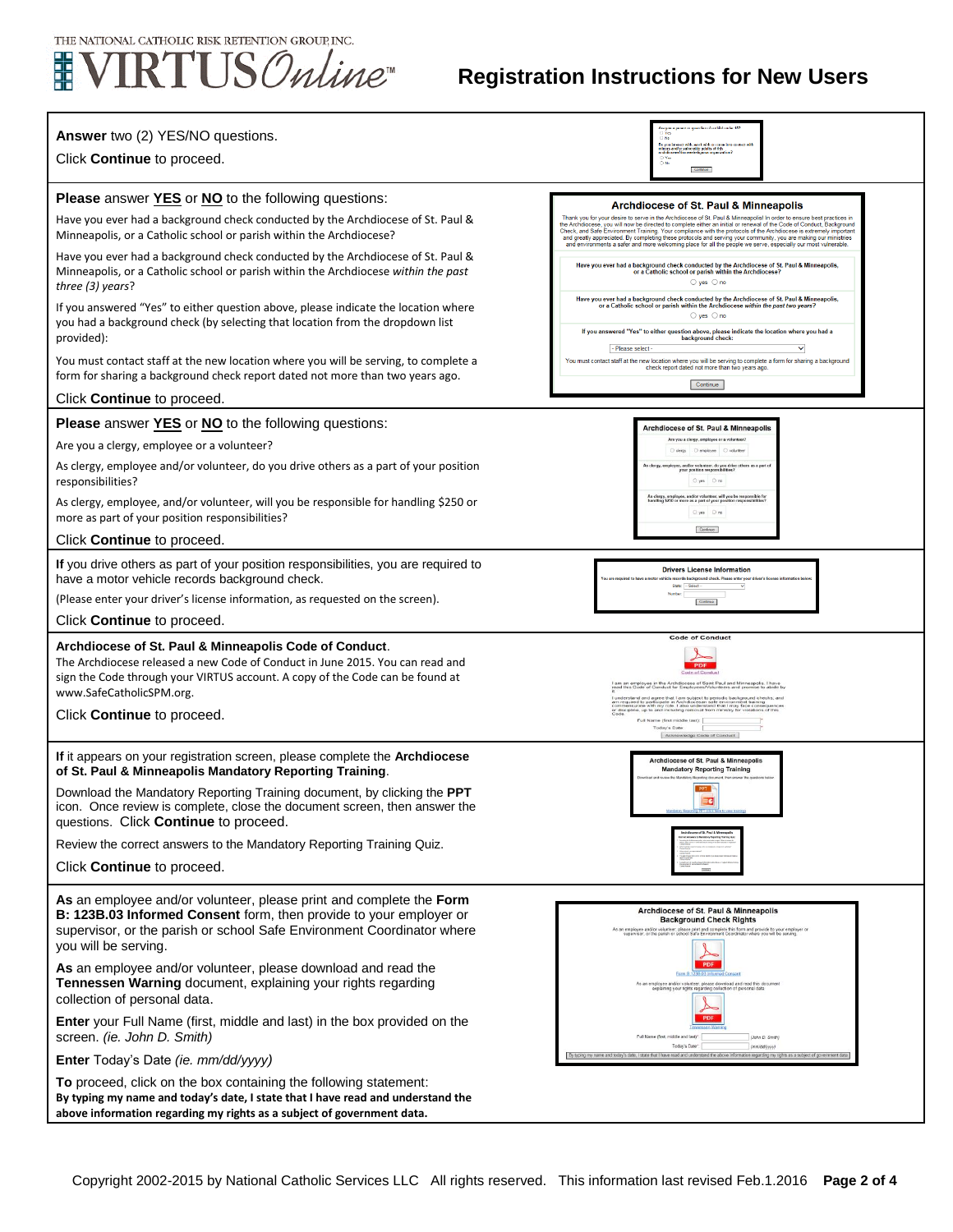

## **Registration Instructions for New Users**

| As an employee and/or volunteer, please read the Summary of Rights<br>Under the Fair Credit Reporting Act Consent form.                                                                                                                                                                                        | Archdiocese of St. Paul & Minneapolis<br>Summary of Rights Under the Fair Credit Reporting Act                                                                                                                                                                                                                                                                                                                                                                                                                                                                                             |
|----------------------------------------------------------------------------------------------------------------------------------------------------------------------------------------------------------------------------------------------------------------------------------------------------------------|--------------------------------------------------------------------------------------------------------------------------------------------------------------------------------------------------------------------------------------------------------------------------------------------------------------------------------------------------------------------------------------------------------------------------------------------------------------------------------------------------------------------------------------------------------------------------------------------|
| <b>To</b> proceed, click on the box containing the following statement:<br>I have downloaded and read the Summary of Rights Under the Fair Credit<br><b>Reporting Act</b>                                                                                                                                      | an employee and/or volunteer, please print and complete this form and provide to your employe<br>Ir supervisor, or the parish or school Safe Environment Coordinator where you will be serving<br>d and read the Summary of Rights Under the Fair Credit                                                                                                                                                                                                                                                                                                                                   |
| Please read the Consumer Report Disclosure document.                                                                                                                                                                                                                                                           |                                                                                                                                                                                                                                                                                                                                                                                                                                                                                                                                                                                            |
| Please answer YES or NO to the following questions:                                                                                                                                                                                                                                                            | Archdiocese of St. Paul & Minneapolis<br>Consumer Report/Investigative Consumer Report<br>Disclosure and Release of Information Authorization<br>It and service activities throughout the Archdiocese of St Paul & Minneapolis, all e                                                                                                                                                                                                                                                                                                                                                      |
| Are you applying for employment in California, Minnesota, or Oklahoma?                                                                                                                                                                                                                                         | sies, and courts at the federal, state                                                                                                                                                                                                                                                                                                                                                                                                                                                                                                                                                     |
| If so, would you like a copy of any Consumer Report prepared on you?                                                                                                                                                                                                                                           | ed regarding me and may also request the nature and scope of all is                                                                                                                                                                                                                                                                                                                                                                                                                                                                                                                        |
| <b>Enter</b> your Full Name (first, middle and last) in the box provided on the<br>screen. (ie. John D. Smith)                                                                                                                                                                                                 | e. St. Paul. MN 55108. Phone 1-877-644-3880/651-644-3880<br>hat I have received, read and understood the document "A Summary of Your Rights Under the Fair Credit Reporting Act." (from the previous form<br>ation requested in the registration and application process is required to process a background inv<br>s not conducted until after a conditional offer of employment is made. Eackground investigations ith<br>lunteer service any such statements or answers are found false or i<br>xioument or volunteer service. Further, I understand that by request                    |
| Enter Today's Date (ie. mm/dd/yyyy)                                                                                                                                                                                                                                                                            | fon. this authorization will remain in effect throughout such er<br>Are you applying for employment in California, Minnesota, or Oklahoma? O yes O in                                                                                                                                                                                                                                                                                                                                                                                                                                      |
| To proceed, click on the box containing the following statement:<br>By typing my name and today's date, I state that I have read the Consumer Report<br>Disclosure.                                                                                                                                            | If so, would you like a copy of any Consumer Report prepared on you? (2) yes (2) no<br>Full Name (first, middle and lastin)<br>Today's Date"<br>By typing my name and                                                                                                                                                                                                                                                                                                                                                                                                                      |
| If you are a new employee, please print and complete the <b>Previous</b><br>Employer Background Information Release form and provide to your<br>employer.                                                                                                                                                      | Archdiocese of St. Paul & Minneapoli:<br>Previous Emplover Background Release and Teacher Discipline Inquiry Verification                                                                                                                                                                                                                                                                                                                                                                                                                                                                  |
| If you are a Catholic school teacher, please print and complete the<br>Teacher Discipline Inquiry System Search Verification form and<br>provide to your employer.                                                                                                                                             |                                                                                                                                                                                                                                                                                                                                                                                                                                                                                                                                                                                            |
| To proceed, click on the box containing the following statement:<br>I have downloaded and read the Release and Teacher Search forms if required<br>and will provide to my employer.                                                                                                                            |                                                                                                                                                                                                                                                                                                                                                                                                                                                                                                                                                                                            |
| <b>Please</b> answer <b>YES</b> or <b>NO</b> to the following questions:                                                                                                                                                                                                                                       |                                                                                                                                                                                                                                                                                                                                                                                                                                                                                                                                                                                            |
| Have you ever pled guilty or been convicted of sexual abuse, physical abuse,<br>criminal sexual misconduct, other types of abuse, fraud, financial misconduct, or<br>any other crime (except minor traffic offenses)?                                                                                          | <b>Archdiocese of St. Paul &amp; Minneapolis</b><br><b>Misconduct Questions</b>                                                                                                                                                                                                                                                                                                                                                                                                                                                                                                            |
| Has any civil or criminal complaint been made or investigation been conducted<br>because of allegations that you engaged in physical abuse, sexual abuse, sexual<br>harassment, sexual exploitation, fraud or financial misconduct?                                                                            | Answers to all questions are required.<br>Have you ever pled guilty or been convicted of sexual abuse, physical abuse, criminal sexual misconduct, other types of<br>2. Has any civil or criminal complaint been made or investigation been conducted because of allegations that you engaged in                                                                                                                                                                                                                                                                                           |
| Have you ever resigned from a job or been discharged by a previous employer for<br>reasons relating to allegations that you engaged in physical abuse, sexual abuse,<br>sexual harassment, sexual exploitation, fraud or financial misconduct?                                                                 | Have you ever resigned from a job or been discharged by a previous employer for reasons relating to allegations that you<br>engaged in physical abuse, sexual abuse, sexual harassment, sexual exploitation, fraud or financial<br>misconduct? $\bigcirc$ Yes $\bigcirc$ No<br>If you answer yes to any of these questions and you are an employee or volunteer at a school or parish, please see your<br>employer or supervisor. If you are clergy or employed directly by the Archdiocese, please contact the Director of<br>Ministerial Standards and Safe Environment at 651-291-4400. |
| If you answer yes to any of these questions and you are an employee or volunteer<br>at a school or parish, please see your employer or supervisor. If you are clergy or<br>employed directly by the Archdiocese, please contact the Director of Ministerial<br>Standards and Safe Environment at 651-291-4400. | Continue                                                                                                                                                                                                                                                                                                                                                                                                                                                                                                                                                                                   |
| Click Continue to proceed.                                                                                                                                                                                                                                                                                     |                                                                                                                                                                                                                                                                                                                                                                                                                                                                                                                                                                                            |
| To complete a Background Check, click on the designated link:<br><b>Begin McDowell Agency Background Check.</b>                                                                                                                                                                                                | Please complete your background check with McDowell Agency. By clicking on the link<br>below, you will be directed to McDowell Agency's secure website<br>Begin McDowell Agency Background Check                                                                                                                                                                                                                                                                                                                                                                                           |
| This link will direct you to McDowell Agency's secure website.                                                                                                                                                                                                                                                 |                                                                                                                                                                                                                                                                                                                                                                                                                                                                                                                                                                                            |
| You will be forwarded to the McDowell Agency website<br>automatically in just a few seconds                                                                                                                                                                                                                    | No. while I recognize the                                                                                                                                                                                                                                                                                                                                                                                                                                                                                                                                                                  |
| To proceed with your Background Check, enter the requested<br>information into the designated field.                                                                                                                                                                                                           | THE MCDOWELL AGENCY, INC<br>he following information will be used only by the Background Screen<br>lease enter the following information<br>111-11-1111                                                                                                                                                                                                                                                                                                                                                                                                                                    |
| Click Submit to proceed.                                                                                                                                                                                                                                                                                       |                                                                                                                                                                                                                                                                                                                                                                                                                                                                                                                                                                                            |
| If you have not attended a VIRTUS Protecting God's Children<br>Session, choose NO.                                                                                                                                                                                                                             | Have you already attended a VIRTUS Protecting God's Children Session?<br>YES NO                                                                                                                                                                                                                                                                                                                                                                                                                                                                                                            |
| Otherwise choose YES.                                                                                                                                                                                                                                                                                          |                                                                                                                                                                                                                                                                                                                                                                                                                                                                                                                                                                                            |